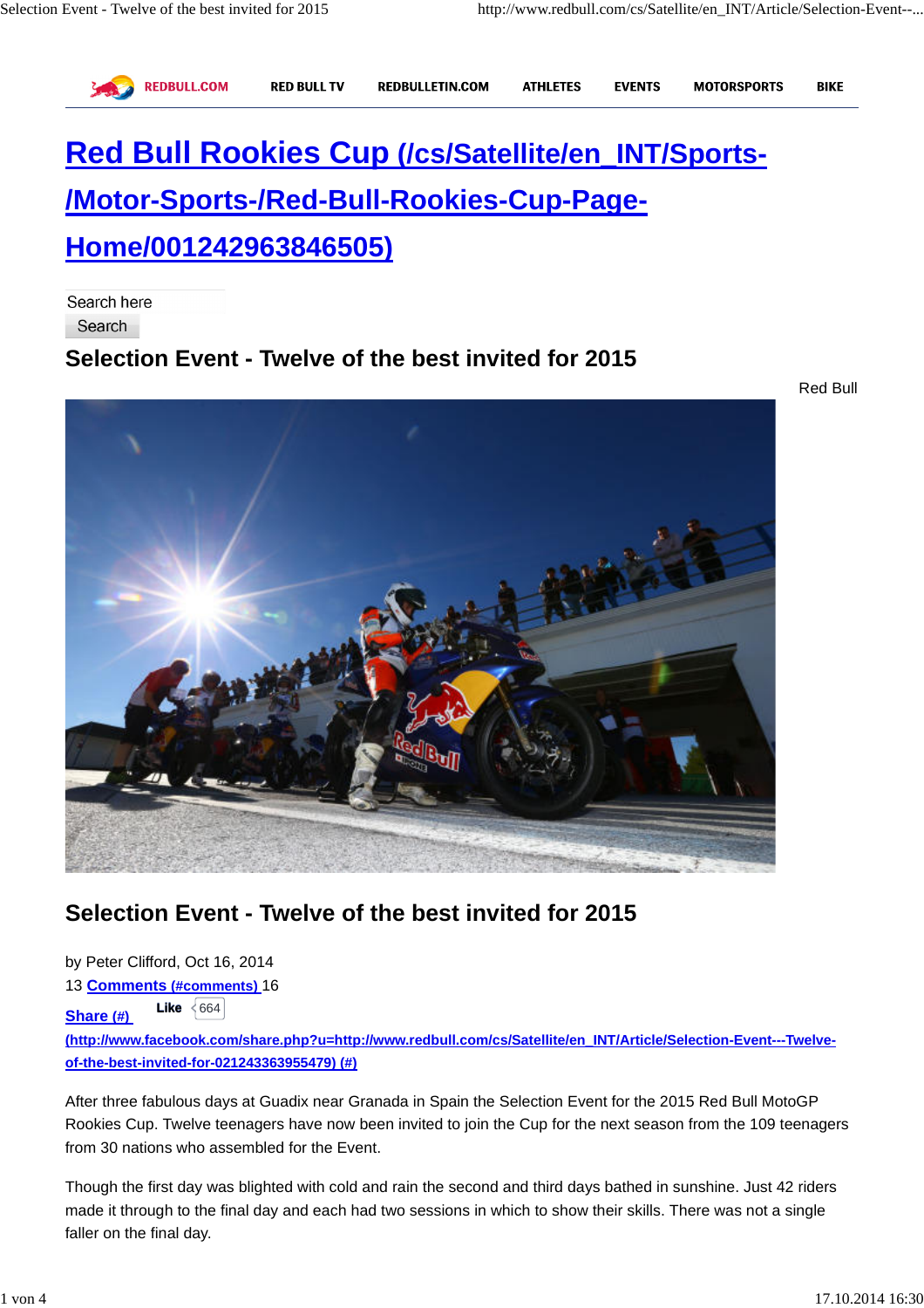The provisional entry list for the 2015 Cup, including those invited back from the this season will be published in the coming weeks along with the calendar.

**Martin Vugrinec** – Croatia **Patrik Pulkkinen** – Finland **Omar Bonoli** – Italy **Mattia Casadei** – Italy **Walid Soppe** – Netherlands **Raul Fernandez** – Spain **Rufino Florido** – Spain **Aleix Viu** – Spain **Mykyta Kalinin** – Ukraine **Rory Skinner** – United Kingdom **Gabriel Hernandez** – United States

```
Share:
```

```
?
```

```
(#)
```
# **Comments**

#### 1.10

Congrats to all! Way to go, Gabriel G3 Hernandez!

The Gonzalez Family **9:58 PM on October 16, 2014 (#comment-10) Report this as inappropriate (#)**

#### 9 2.

Gabriel Hernandez Good job... I knew you had it !!! Go Boy !!!

South Bay Moto Gp **9:57 PM on October 16, 2014 (#comment-9) Report this as inappropriate (#)**

8 3.

Well done Team Skinner! Why only 11 names listed above; whos the twelfth?

Wellandtruly **9:54 PM on October 16, 2014 (#comment-8) Report this as inappropriate (#)**

7 4.

Well done Rory-we are proud of you-Elliott boys

Andy Elliott **9:47 PM on October 16, 2014 (#comment-7) Report this as inappropriate (#)**

#### 6 5.

Congratulations to all the riders and thank you to Red Bull Rookies Cup Go Aleix Viu #81 Elisabeth **9:25 PM on October 16, 2014 (#comment-6) Report this as inappropriate (#)**

#### 5 6.

There are only 11 names on that list.. There is one missing.. Gabriel Martinez-Abrego should be the last name on there..

Martinez **9:21 PM on October 16, 2014 (#comment-5) Report this as inappropriate (#)**

4 7.

Bravo,svaka čast..

božo horvatinčić **9:08 PM on October 16, 2014 (#comment-4) Report this as inappropriate (#)**

3 8.

Svaka čast...pun gas!

Car Sebastijan **8:38 PM on October 16, 2014 (#comment-3) Report this as inappropriate (#)**

2 9.

Congrats !!!! Go Martin Vugrinec !!!

Romana Benčić Hendija **8:17 PM on October 16, 2014 (#comment-2) Report this as inappropriate (#)**

1 10.

Bravooo Martine!!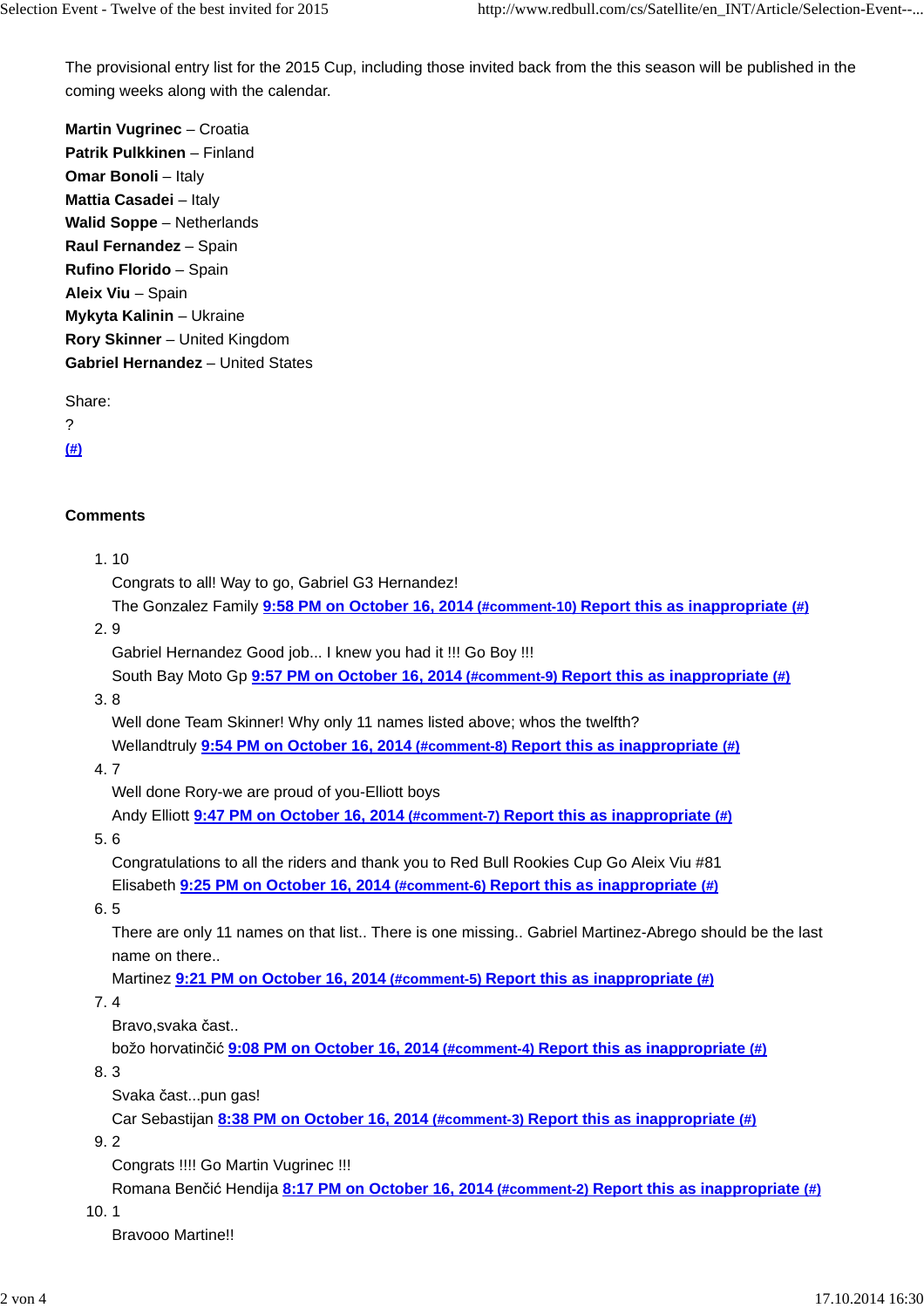#### Sabo **8:07 PM on October 16, 2014 (#comment-1) Report this as inappropriate (#)**

# **Add a comment**

\* All fields required

Your name :

Enter your comment… : Only 2000 Characters are allowed to enter :



Type the word on the left, then click "Post Comment": Valid Captcha **Get another CAPTCHA (#)** Post Comment

# **Article Details**

Author

Peter Clifford

#### Date

Oct 16, 2014

- **print (#)**
- **share on facebook (#)**

# **Related Content**

Sep 11, 2012

**Rookies Cup | Another Rookies Cup thriller at Misano? (/cs/Satellite/en\_INT/Article/Rookies-Cup-Another-Rookies-Cup-thriller-at-021243254823517) Sep 11, 2012**



**(/cs/Satellite/en\_INT/Article/Rookies-Cup-Another-Rookies-Cup-thrillerat-021243254823517)**

Misano is the venue for the Grand Prix of San Marino and the Rimini Riviera, a title that shouts holiday but a race that will be anything but for the teenagers of the Red Bull MotoGP Rookies Cup. For...

May 5, 2012

**Red Bull Rookies Cup - Estoril (/cs/Satellite/en\_INT/Event/Red-Bull-Rookies-Cup---Estoril-021242952289751)**



**(/cs/Satellite/en\_INT/Event/Red-Bull-Rookies-Cup---Estoril-021242952289751)**

The 2012 Rookies Cup makes a stop off at Estoril, Portugal for the second time. Two races each in...

**Go To Event (/cs/Satellite/en\_INT/Event/Red-Bull-Rookies-Cup---Estoril-021242952289751)**